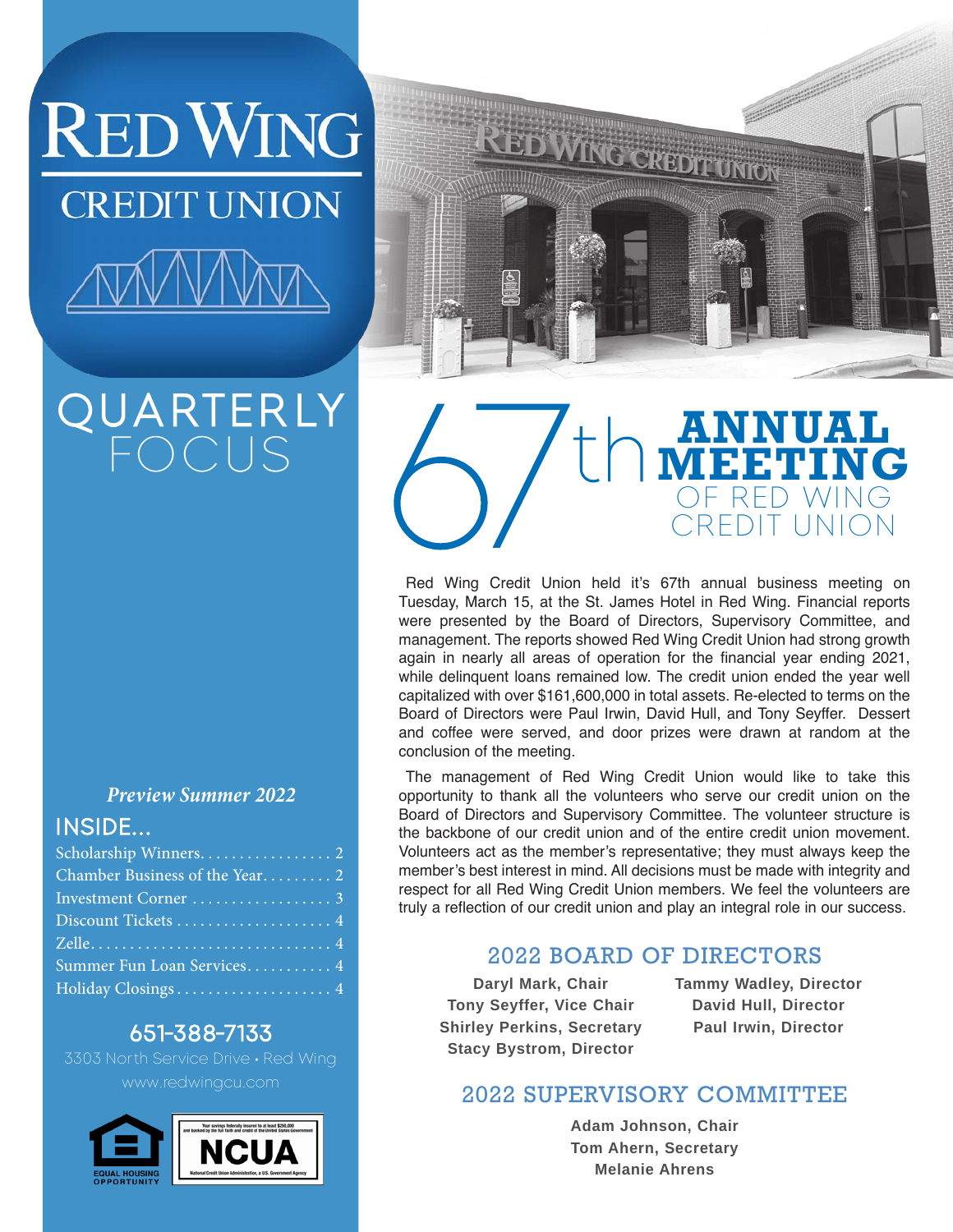## MEET OUR **2022 SCHOLARSHIP WINNERS**

Red Wing Credit Union understands the importance of education, and to help our members further their education with tuition costs, we have recently awarded three scholarships to graduating high school seniors this spring. Selections were based on essays written by each student

The first scholarship for \$1,000 is given in memory of

Rhonda Schultz, a 35-year employee of the credit union. Rhonda made valuable contributions to the well-being of many of our members through loans and credit advising as our loan manager. In recognition of her efforts, we are proud to offer the scholarship in her name. Two additional scholarships of \$500 each are also awarded.



**SOREN TOEGEL**, son of Kris & Pat Toegel, was awarded the Rhonda Schultz Memorial scholarship for \$1,000. A graduate of Red Wing High School, Soren participated in Cross Country, Swim and Dive, and Track. He was also a member of National Honor Society, Environmental Advocacy Club, Concert Band, and both a student and junior instructor with the Red Wing Environmental Learning Center. Future plans include studying mechanical engineering at the University of Minnesota and joining the Crew team.



**JACOB FLEMKE**, son of Daniel and Cindy Flemke, was awarded a Red Wing Credit Union \$500 scholarship. Jacob graduated from Red Wing High School with highest distinction. During his high school years, he was a member of the Boys Swimming & Diving team, Boys Tennis Team, and Red Wing

Environmental Learning Center. Jacob was also a member of the National Honor Society. He is an Eagle Scout and continues to be active in Scouting. Jacob will be attending the University of Wisconsin – Madison in the fall, majoring in Civil Engineering.



**KENNEDY CARLSON**, daughter of Brian and Kris Carlson, was awarded a Red Wing Credit Union \$500 scholarship. A graduate of Red Wing High School, Kennedy was a member of National Honor Society and was selected as Student of the Year. She also participated in Swimming and Track &

Field. In the fall, Kennedy will be attending Viterbo University in LaCrosse to study nursing.

### **RED WING CREDIT UNION STAFF WOULD LIKE TO WISH SOREN, JACOB, KENNEDY, AND** *ALL 2022 GRADUATES THE BEST OF SUCCESS IN THEIR FUTURE ENDEAVORS!*

# **CHAMBER BUSINESS OF THE YEAR**

The Red Wing Chamber of Commerce held their Annual Awards Recognition on April 11th. Members were classified into several different categories that best represent their businesses, and awards were announced to recognize exceptional performance in the community. Red Wing Credit Union was selected as Business of the Year in the Financial, Insurance & Legal category.

Red Wing Credit Union President, Aaron DeJong, commented, "It is such an honor to have received this award for the sixth consecutive year. The other businesses in this category work hard and do a good job  $-$  so it's a challenge to constantly keep improving and working hard. We would like to thank those who recognized our efforts and voted for us. The staff and management will continue to work to improve the financial lives of the members we serve by delivering quality products and services every day – in our branch, on the phone, online, or mobile."

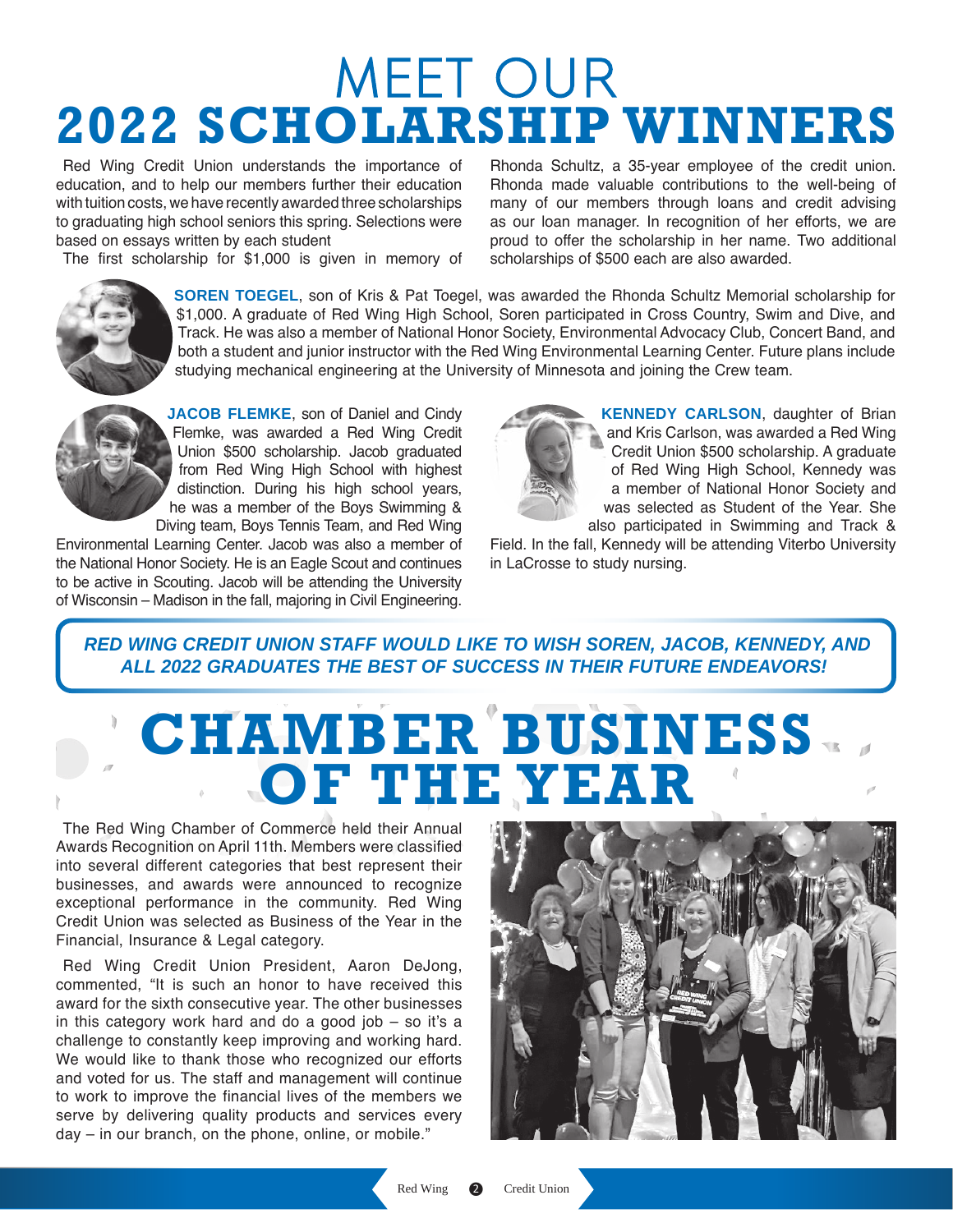# INVESTMENT CORNER

*by Rich Douglas*



## *EIGHT MISTAKES THAT CAN UPEND YOUR RETIREMENT*

Pursuing your retirement dreams is challenging enough without making some common and very avoidable mistakes. Here are eight big mistakes to avoid, if possible.

1. NO STRATEGY: Yes, the biggest mistake is having no strategy at all. Without a strategy, you may have no goals, leaving you no way of knowing how you'll get there—and if you've even arrived. Creating a strategy may increase your potential for success, both before and after retirement.

2. FREQUENT TRADING: Chasing "hot" investments often leads to despair. Create an asset allocation strategy that is properly diversified to reflect your objectives, risk tolerance, and time horizon; then make adjustments based on changes in your personal situation, not due to market ups and downs.1

#### 3. NOT MAXIMIZING TAX-DEFERRED

SAVINGS: Workers have tax-advantaged ways to save for retirement. Not participating in your employer's 401(k) may be a mistake, especially when you're passing up free money in the form of employer-matching contributions.2

4. PRIORITIZING COLLEGE FUNDING OVER RETIREMENT: Your kids' college education

is important, but you may not want to sacrifice your retirement for it. Remember, you can get loans and grants for college, but you can't for your retirement.

### 5. OVERLOOKING HEALTHCARE

COSTS: Extended care may be an expense that can undermine your financial strategy for retirement if you don't prepare for it.

### 6. NOT ADJUSTING YOUR INVESTMENT APPROACH WELL

BEFORE RETIREMENT: The last thing your retirement portfolio can afford is a sharp fall in stock prices and a sustained bear market at the moment you're ready to stop working. Consider adjusting your asset allocation in advance of tapping your savings so you're not selling stocks when prices are depressed.<sup>3</sup>

### 7. RETIRING WITH TOO MUCH DEBT: If

too much debt is bad when you're making money, it can be deadly when you're living in retirement. Consider managing or reducing your debt level before you retire.

### 8. IT'S NOT ONLY ABOUT MONEY:

Above all, a rewarding retirement requires good health, so maintain a healthy diet, exercise regularly, stay socially involved, and remain intellectually active.

*credit union guaranteed, may lose value. "These are the opinions of Rich Douglas and not necessarily those of Cambridge, are for informational purposes only, and should not be construed or acted upon as individualized investment advice. Diversification and asset allocation strategies do not assure profit or protect against loss. Indices mentioned are unmanaged and cannot be*  invested into directly. Past performance is not a guarantee of future results.

*<sup>1.</sup> The return and principal value of stock prices will fluctuate as market conditions change. And shares, when sold, may be worth more or less than their original cost. Asset allocation and diversification are approaches to help manage investment risk. Asset allocation and diversification do not guarantee against investment loss. Past performance does not guarantee future results.* 2. Under the SECURE Act, in most circumstances, you must begin taking required minimum distributions from your 401(k) or other defined contribution plan in the year you turn 72.<br>Withdrawals from your 401(k) or other define

is an approach to help manage investment risk. Asset allocation does not guarantee against investment loss. Past performance does not guarantee future results.<br>The content is developed from sources believed to be providing

*Registered Representative, Securities offered through Cambridge Investment Research, Inc., a Broker/Dealer, Member FINRA/SIPC. Investment Advisor Representative, Cambridge Investment Research Advisors, Inc., a Registered Investment Advisor. Cambridge and Retirement Solutions are not affiliated. Investments not NCUA insured, not*